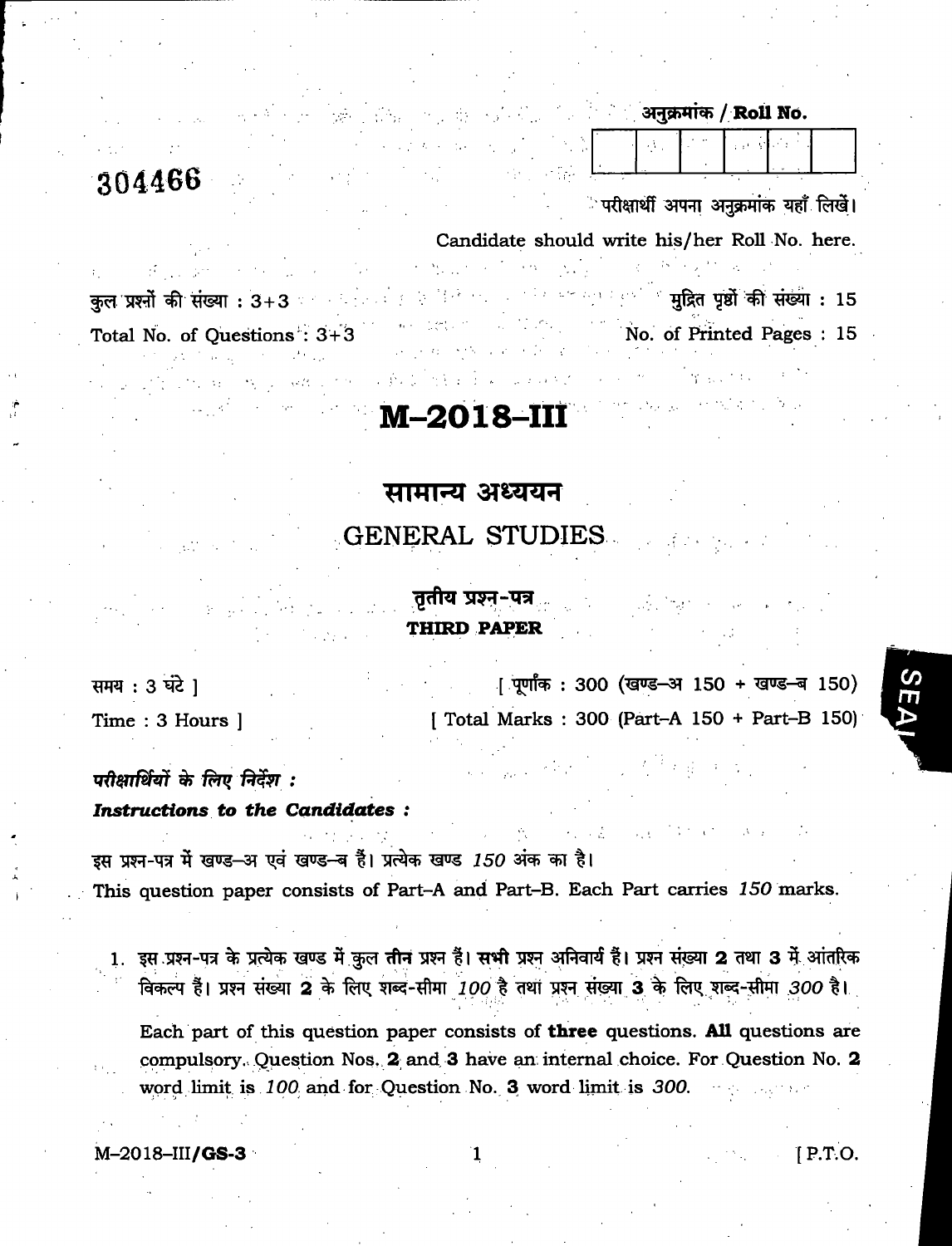- 2. प्रश्नों के उत्तर उसी माध्यम में लिखे जाने चाहिए जिसका चयन आपने आवेदन-पत्र में किया है। किसी अन्य माध्यम में लिखे गए उत्तर पर कोई अंक नहीं मिलेगा। <mark>सभी तीन</mark> प्रश्न करना अनिवार्य है। प्रश्न-पत्र के अनुसार ही प्रश्नों के<br>उत्तर क्रमानुसार दें। एक ही प्रश्न के विभिन्न भागों के उत्तर अनिवार्य रूप से एक साथ ही लिखे जाएँ तथा उनके ब उत्तर क्रमानुसार दें। एक ही प्रश्न के विभिन्न भागों के उत्तर अनिवार्य रूप से एक साथ ही लिखे जाएँ तथा उनके बीच<br>अन्य प्रश्नों के उत्तर न लिखे जाएँ।
	- Answers should be written in the medium which you have opted in your Application Form. No marks will be awarded, if the answer is written in any other medium. All the three questions must be answered. Question should be answered exactly in order in which they appear in the question paper. Answers to the various parts of the same question should be written together compulsorily and answers of other question should not be inserted between them.
- 3. प्रथम प्रश्न लघु-उत्तरीय है, जिसमें पंद्रह अनिवार्य प्रश्न हैं। प्रत्येक का उत्तर 1 अथवा 2 पंक्तियों में देना है।

The first question is of short answer-type consisting of **fifteen** compulsory questions. Each one is to be answered in  $1$  or  $2$  lines.

4. जहाँ शब्द-सीमा दी गई है, उसका पालन अवश्य करें।

Wherever word limit has been given, it must be adhered to.

5. यदि किसी प्रश्न में किसी प्रकार की कोई मुद्रण या तथ्यात्मक प्रकार की त्रुटि हो, तो प्रश्न के हिन्दी तथा अंग्रेजी रूपांतरों में से अंग्रेजी रूपांतर को मानक माना जाएगा।

In case there is any error of printing or factual nature, then out of the Hindi and English versions of the question, the English version will be treated as standard.

 $M - 2018 - III/GS - 3$  2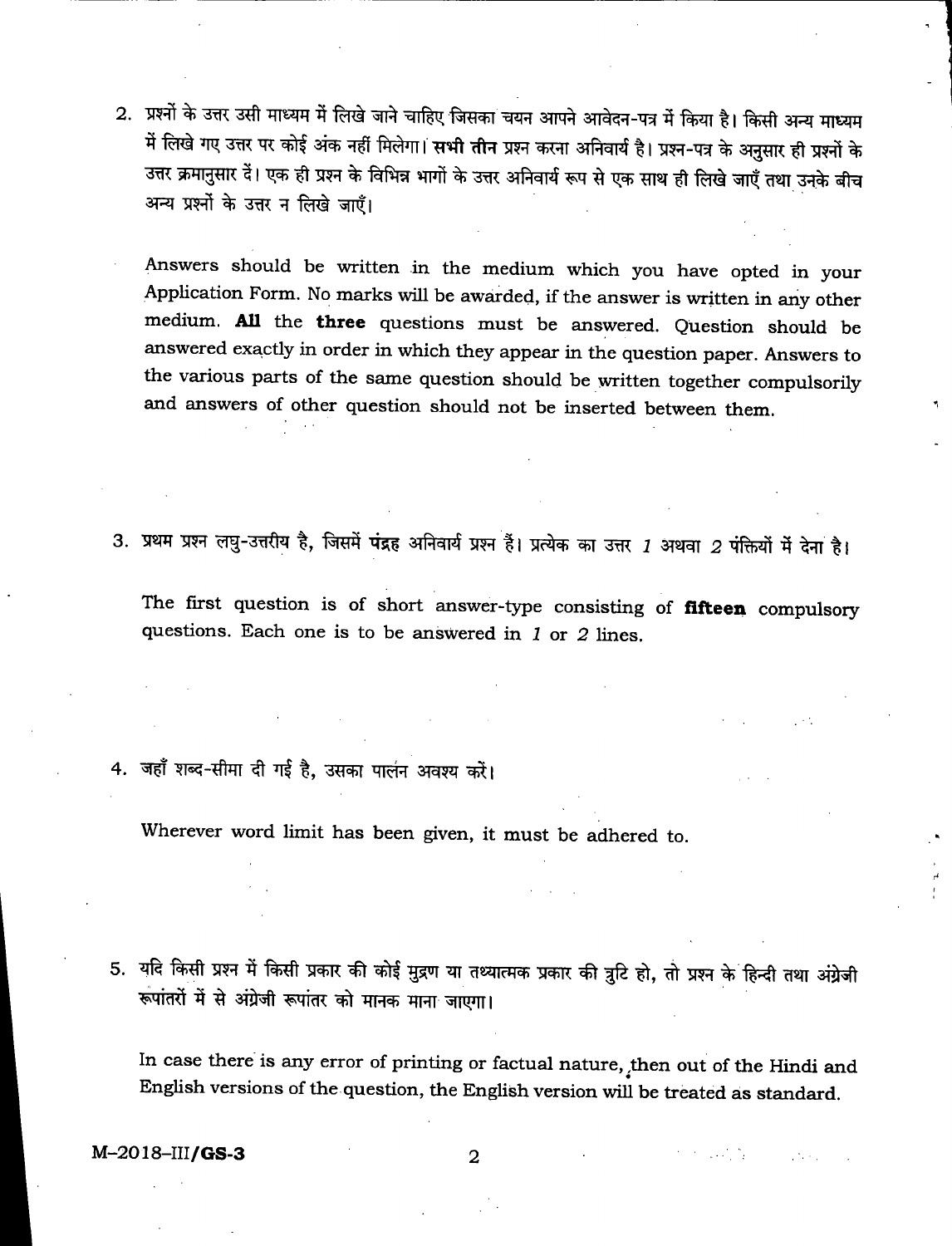$3 \times 15 = 45$ 

[ P.T.O.

1. निम्नलिखित में से प्रत्येक पर 1 या 2 पंक्तियों में लिखिए/उत्तर दीजिए: Write on/Answer the following in 1 or 2 lines each :

(a) न्यूक्लियर रिऐक्टर

Nuclear reactor

- (b) विटामिन C के स्रोत एवं इसकी कमी से होने वाली बीमारी Sources of vitamin C and disease caused due to its deficiency
- $(c)$  ऐसीटिलीन एवं इसके उपयोग Acetylene and its uses
- *(d)* अम्ल वर्षा Acid rain
- पाश्चुरीकरण (e) Pasteurization
- *(f)* कठोर जल Hard water
- (g) सी॰ एफ॰ सी॰ CFC

\

 $(h)$  समुद्री घोड़ा Sea horse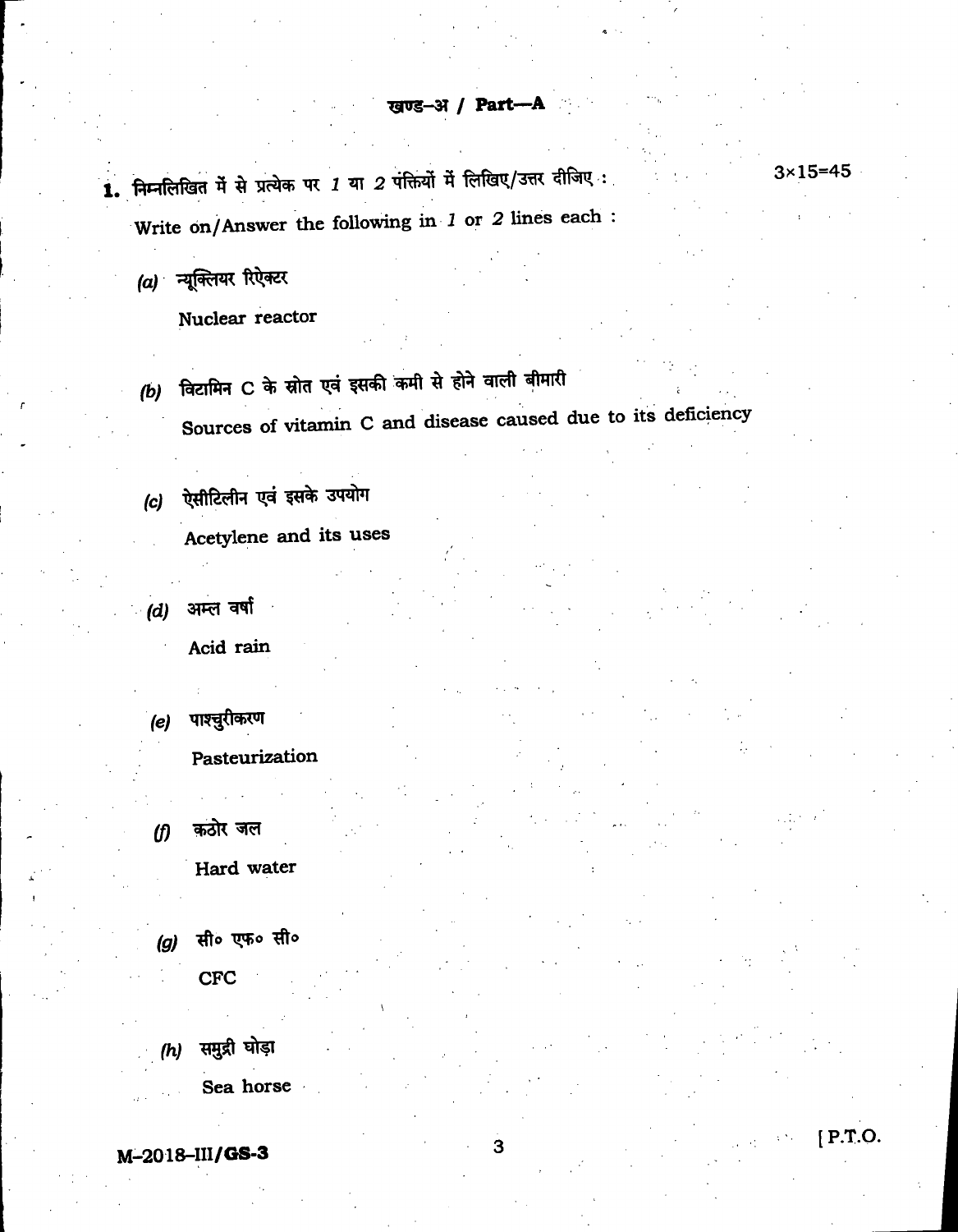$(i)$  निम्नलिखित के पूर्ण रूप लिखिए:

Write the full forms of the following :

- (i) UNESCO
- (ii) SCOPE
- (iii) UNDP
- $\left( j\right)$  प्लेग (महामारी) के कारक-जीव एवं इसके वाहक का वैज्ञानिक नाम लिखिए। Write the scientific names of causative agent and vector of plague.
- $(k)$  किन्हीं दो जैविक कीटनाशी के वैज्ञानिक नाम लिखिए। Write the scientific names of any two biopesticides.
- $\,$  1) सूर्य के प्रकाश में पाये जाने वाले प्राकृतिक रंगों के क्रमबद्ध नाम लिखिए। Enlist the natural colours present in sunlight in a sequence.
- (m) एक लड़का सड़क के कुत्ते को देखकर तेजी से भागता है। उसकी श्वसनदर तेज हो जाती है तथा<br>रक्तचाप भी बढ़ जाता है। उसके रक्त में किस हॉर्मोन की मात्रा अत्यधिक बढ़ी हुई होगी? इस हॉर्मोन को स्रावित करने वाली ग्रन्थि का नाम लिखिए।

A boy runs fast after seeing a street dog. His breathing becomes fast and blood pressure also increases. Which hormone will be found to be high in his blood? Name the gland secreting this hormone.

- (n) ब्लीचिंग पाउडर क्या होता है? इसके दो उपयोग बताइए। What is bleaching powder? Describe its two uses.
- (o) किन्हीं तीन हरित-गृह (ग्रीनहाउस) गैसों के नाम लिखिए। Enlist any three greenhouse gases.

M-2018-1I1/GS-3 4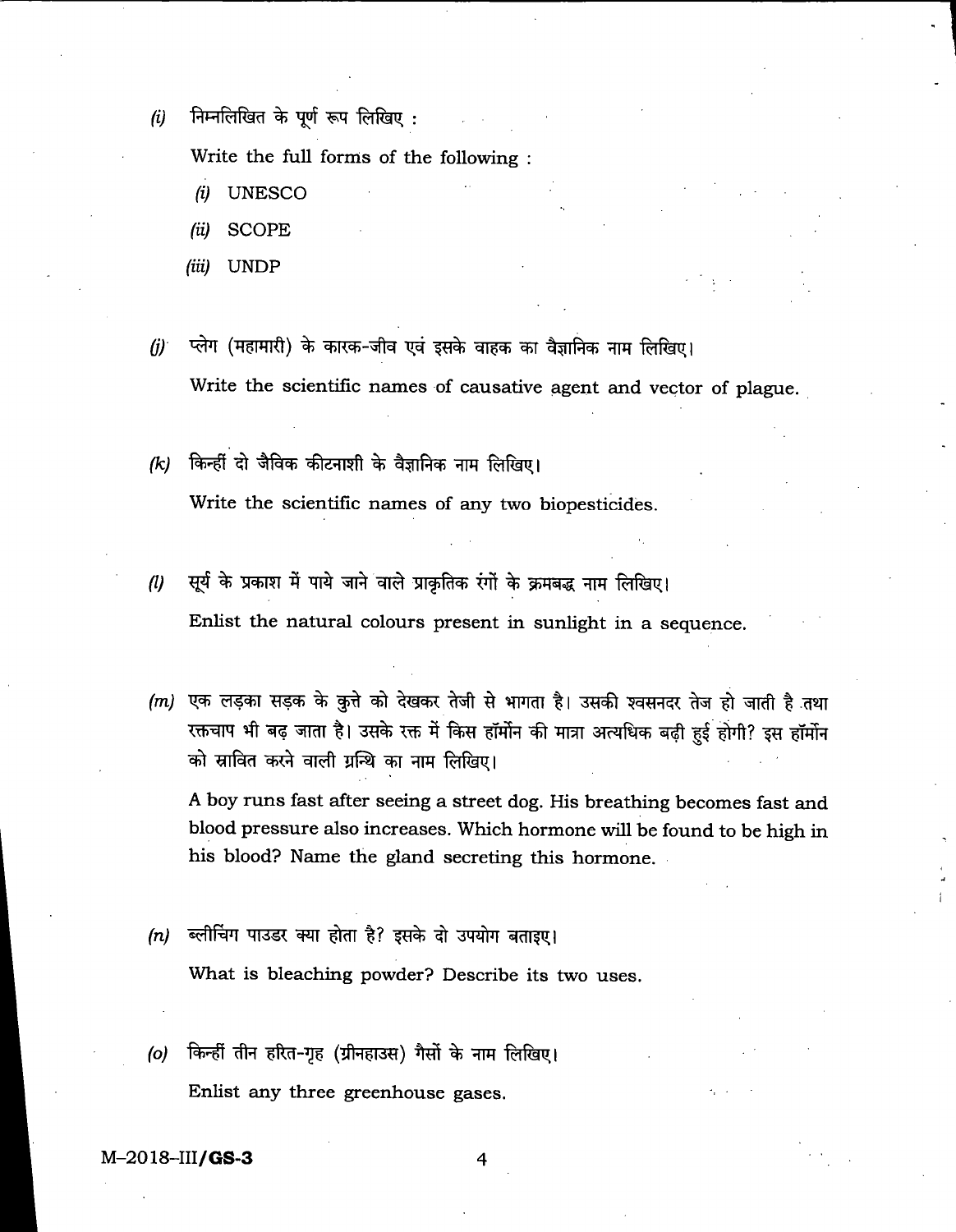- 2. निम्नलिखित में से प्रत्येक पर लगभग 100 शब्दों में लिखिए/उत्तर दीजिए (कोई दस): 6×10=60 Write on/Answer the following in about 100 words each (any ten) :
	- (a) प्लास्टर ऑफ पेरिस एवं इसका उपयोग Plaster of Paris and its uses
	- (b) संक्षारण एवं इसकी रोकथाम Corrosion and its prevention
	- $(c)$  न्यूक्लियर फॉलआउट एवं इसका प्रभाव Nuclear fallout and its effects
	- $(d)$  ध्रुवीय उपग्रह एवं उनकी उपयोगिता Polar satellites and their usefulness ,
	- $\epsilon(e)$  तालाब को एक पारिस्थितिक तंत्र मानते हुए इसके विभिन्न पोषी स्तरों का वर्णन कीजिए तथा उपयुक्त उदाहरण भी लिखिए।

Considering pond an ecosystem, describe its various trophic levels and give suitable example.

<sup>I</sup> .

(f) एक परीक्षा में छात्रों को उत्तीर्ण होने के लिए 36% अंक प्राप्त करना आवश्यक था। एक छात्र ने 83 अंक प्राप्त किए, परन्तु वह 7 अंकों से अनुत्तीर्ण घोषित किया गया। परीक्षा के लिए निर्धारित अधिकतम पूर्णांक की गणना कीजिए।

In an examination, the students were required to obtain 36% pass marks. A student obtained 83 marks, but he was .declared fad by 7 marks. Calculate the maximum marks allotted for the examination.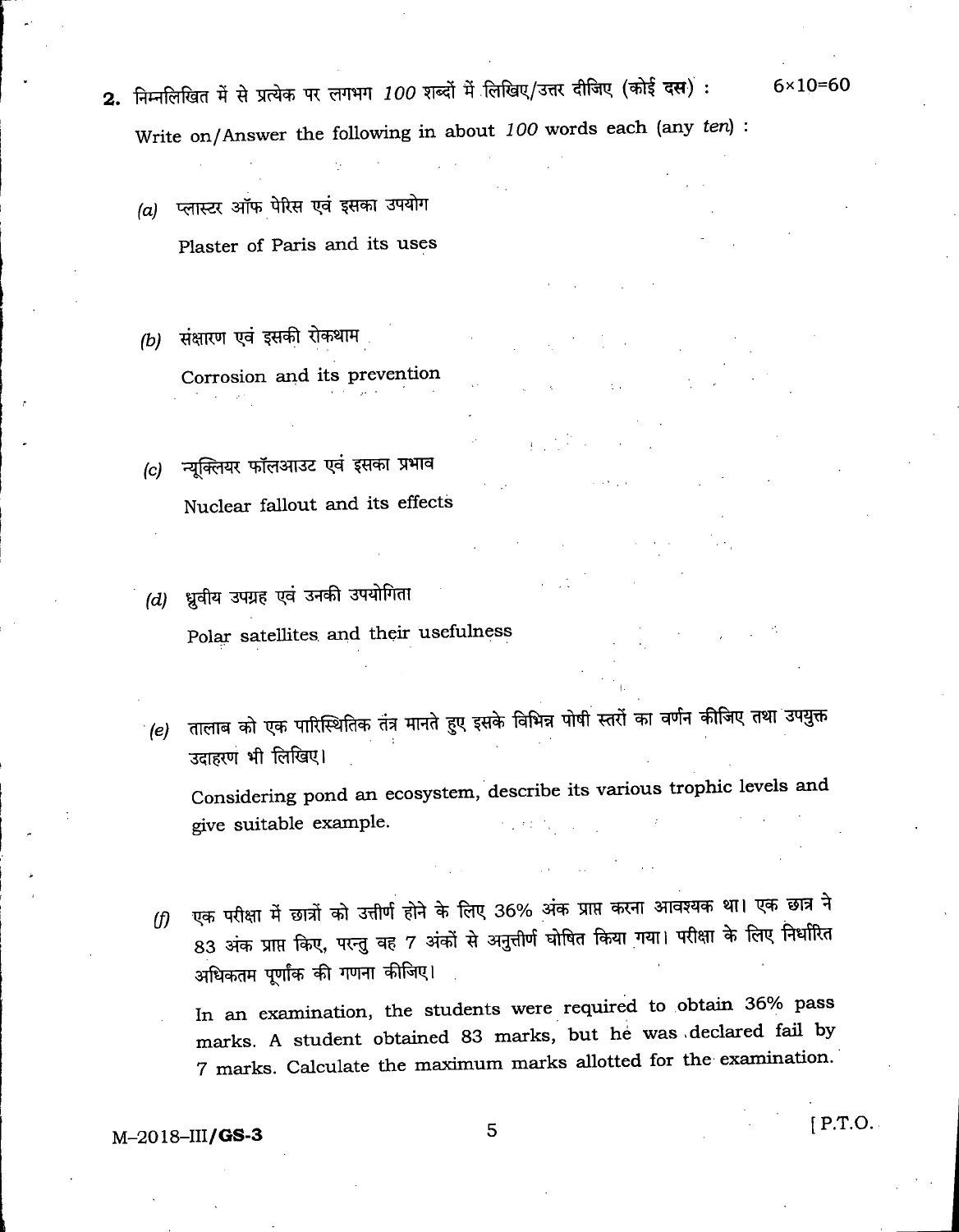डायाबिटीज मेलिटस तथा डायाबिटीज इन्सीपिडस में भेद स्पष्ट कीजिए। इनके लक्षण एवं सम्बन्धित<br>हॉर्मोन का वर्णन कीजिए।  $\left( a\right)$ 

Differentiate diabetes mellitus from diabetes insipidus. Describe their symptoms and concemed hormones.

- $(h)$  हीमोफीलिया पर एक टिप्पणी लिखिए। Write a note on haemophilia.
- $(i)$  विधि विज्ञान से क्या तात्पर्य है? विधि विज्ञान में कीटों की भूमिका समझाइए। What is forensic science? Explain the role of insects in forensic science.
- $(j)$  सुदूर सुग्राहिता पर एक टिप्पणी लिखिए।

Write a note on remote sensing.

(k) साइबर सुरक्षा क्या है और यह क्यों आवश्यक है?

What is cyber defence and why is it essential?

...<br>(1) रमेश के पिता रमेश से 27 वर्ष बड़े हैं। 5 वर्ष पश्चात् रमेश की आयु और उसके पिता की आयु का रमेश के पिता रमेश से 27 वर्ष बड़े हैं। 5 वर्ष पश्चात् रमेश की<br>अनुपात 2 : 3 हो जाएगा। दोनों की वर्तमान आयु की गणना

Father of Ramesh is 27-year older than Ramesh. After 5 years, the ratio of the age of Ramesh and his father will be 2:3. Calculate their present age.

*(m)* मिश्रधातु क्या होते हैं? उदाहरण सहित समझाइए।

What are alloys? Explain with example.

- $(n)$  माध्य, माध्यिका एवं बहुलक पर टिप्पणी लिखिए। Write notes on mean, median and mode.
- (o) डार्विनवाद का संक्षिप्त वर्णन कीजिए। Briefly describe Darwinism.

 $M - 2018 - III/GS-3$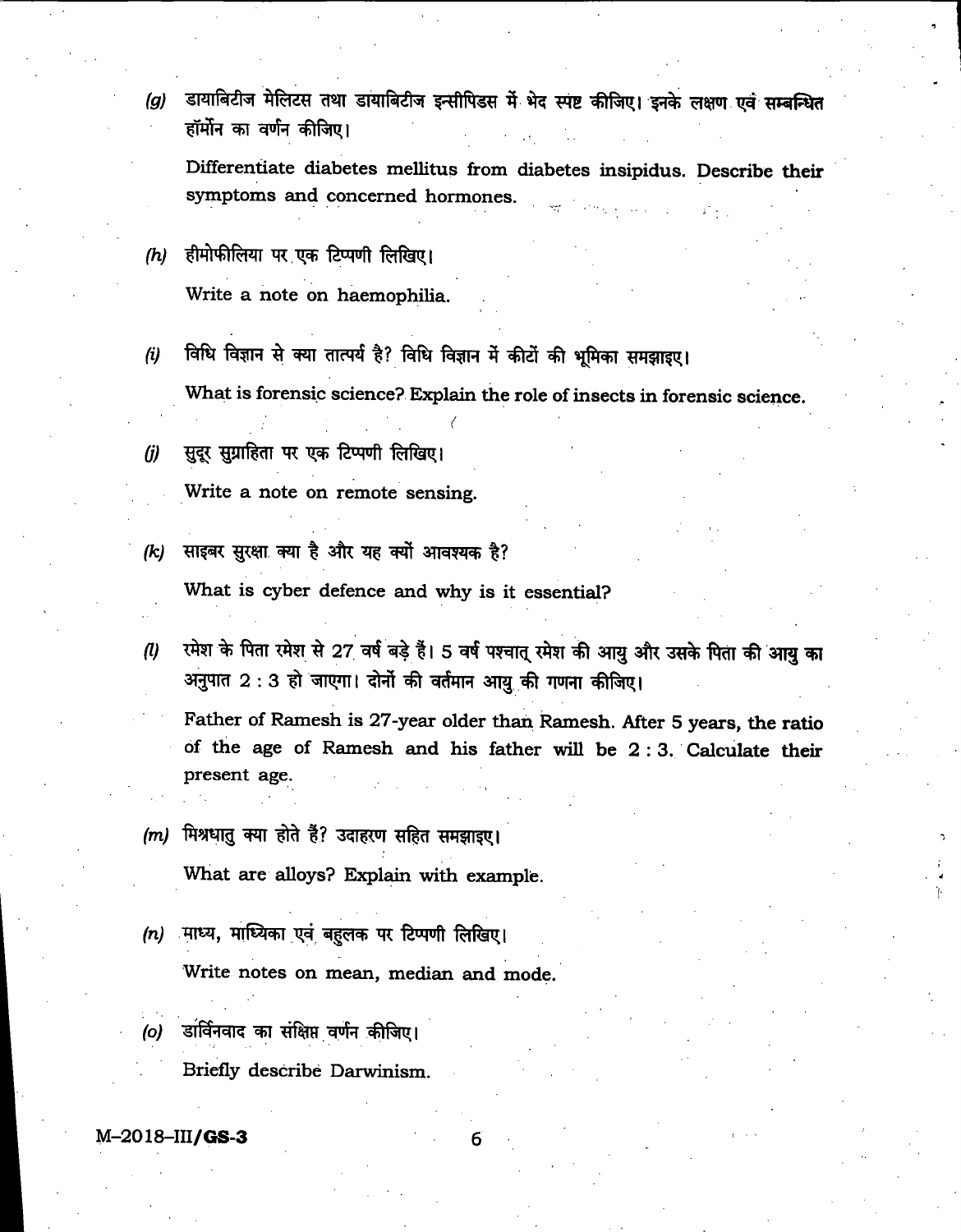- 3. निम्नलिखित प्रश्नों में से प्रत्येक का उत्तर लगभग *300* शब्दों में दीजिए (कोई तीन)ः : 15×3=45 Answer any three of the following questions in about 300 words each :
	- (a) मधुमक्खियों की विभिन्न प्रजातियों के नाम लिखिए। वैज्ञानिक विधि द्वारा मधु प्राप्त करने की विधि का<br>वर्णन कीजिए।

Enumerate various species of honeybees. Describe the scientific method for obtaining honey.

(b) पर्यावरण प्रदूषण को परिभाषित कीजिए। वायु प्रदूषण के विभिन्न स्रोतों एवं सजीवों पर पड़ने वाले इसके दुष्प्रभाव का वर्णन कीजिए। इनकी रोकथाम के लिए उपाय भी सुझाइए।

Define environmental pollution. Discuss the' various sources of air pollution and its adverse effect on living beings. Also give suggestions for their remedy.

(c) जैव विविधता से क्या तात्पर्य है? हम अन्तर्राष्ट्रीय जैव विविधता दिवस कब मनाते हैं? किसी दिए गए<br>······ पारिस्थितिक तन्त्र में प्रसार तथा जिनोम संवर्धन के लिए उपयोगी तकनीकों का वर्णन कीजिए।

What is meant by biodiversity? When do we observe International Biodiversity Day? Describe the technologies used for propagation and . genome conservation in a given ecosystem.

- (d) सूचना प्रौद्योगिकी क्या है? सूचना प्रौद्योगिकी में प्रयुक्त विभिन्न साधनों का वर्णन कीजिए। What is Information Technology? Discuss various means used in Information Technology.
- (e) ऊर्जा के विभिन्न गैर-परम्परागत स्रोतों के नाम लिखिए। उनमें से किन्हीं तीन का विस्तृत वर्णन कीजिए। Enumerate the various non-conventional sources of energy. Describe any three of them in detail.

 $M=2018$ -III/GS-3 [P.T.O.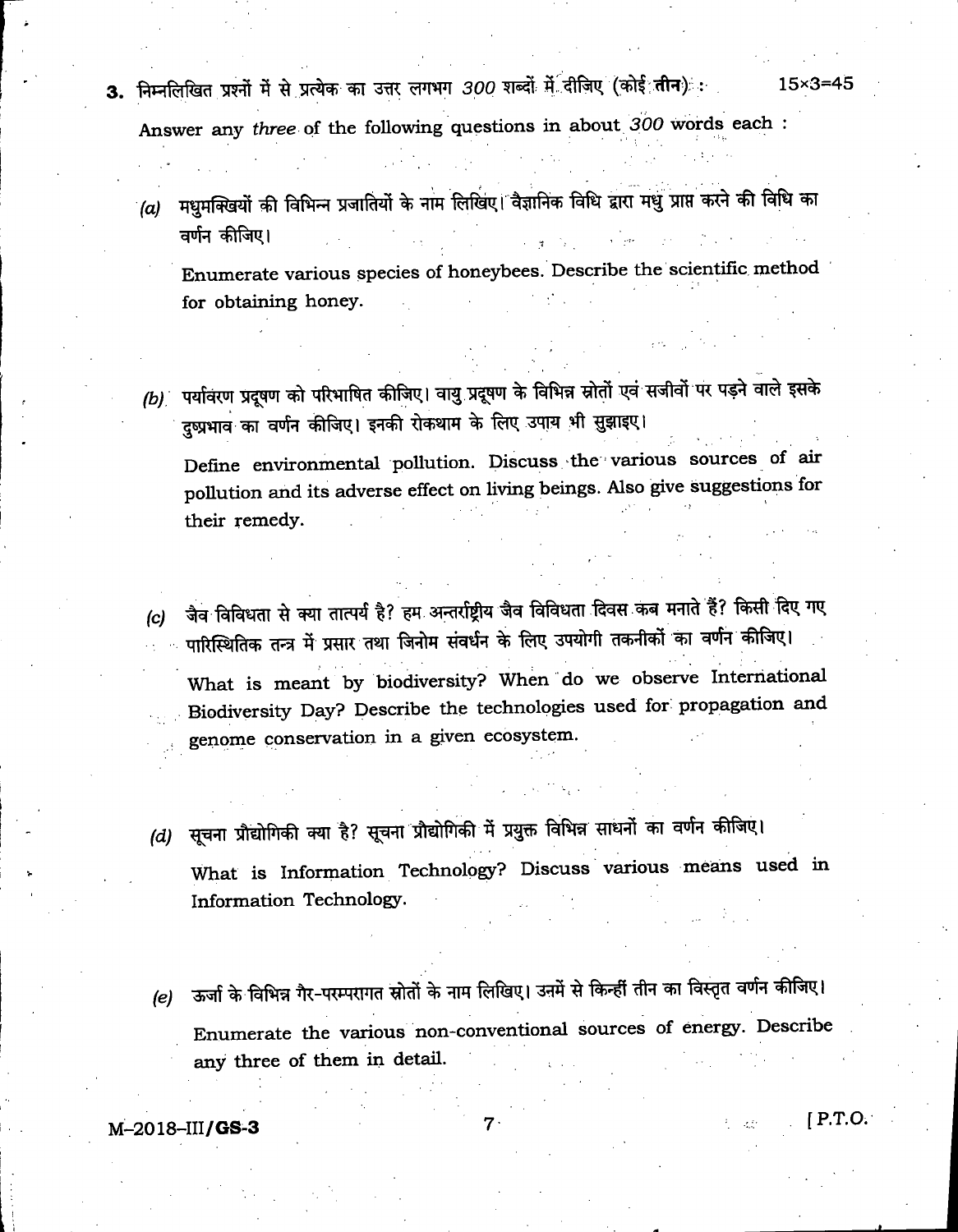$(f)$  नीचे दिए गए प्रश्नों के उत्तर दीजिए:

 $(i)$  विविधता सूचकांक क्या है?

*(ii)* सिम्पसन सूचकांक एवं सिम्पसन विविधता सूचकांक का वर्णन कीजिए।

 $(iii)$  नीचे दिए गए आँकड़ों के लिए सिम्पसन सूचकांक की गणना कीजिए:

|     | जाति            | (n)    |
|-----|-----------------|--------|
| 1.  | आम              | 2<br>٠ |
| 2.  | अशोक            | 8      |
| 3.1 | काजू            | 1      |
|     | ł,<br>4. नारियल | 1      |
| 5.  | अमलतास          | 3      |

Answer the following questions given below :

(i) What is diversity index?

(ii) Describe Simpson's index and Simpson's index of diversity.

(iii) Calculate Simpson's index for the following data :

|    | <b>Species</b> | (n)     |
|----|----------------|---------|
| 1. | Mango          | 2       |
|    | 2. Ashok       | 8       |
|    | 3. Cashew      | 1<br>×, |
|    | 4. Coconut     | 1       |
|    | 5. Amaltas     | З       |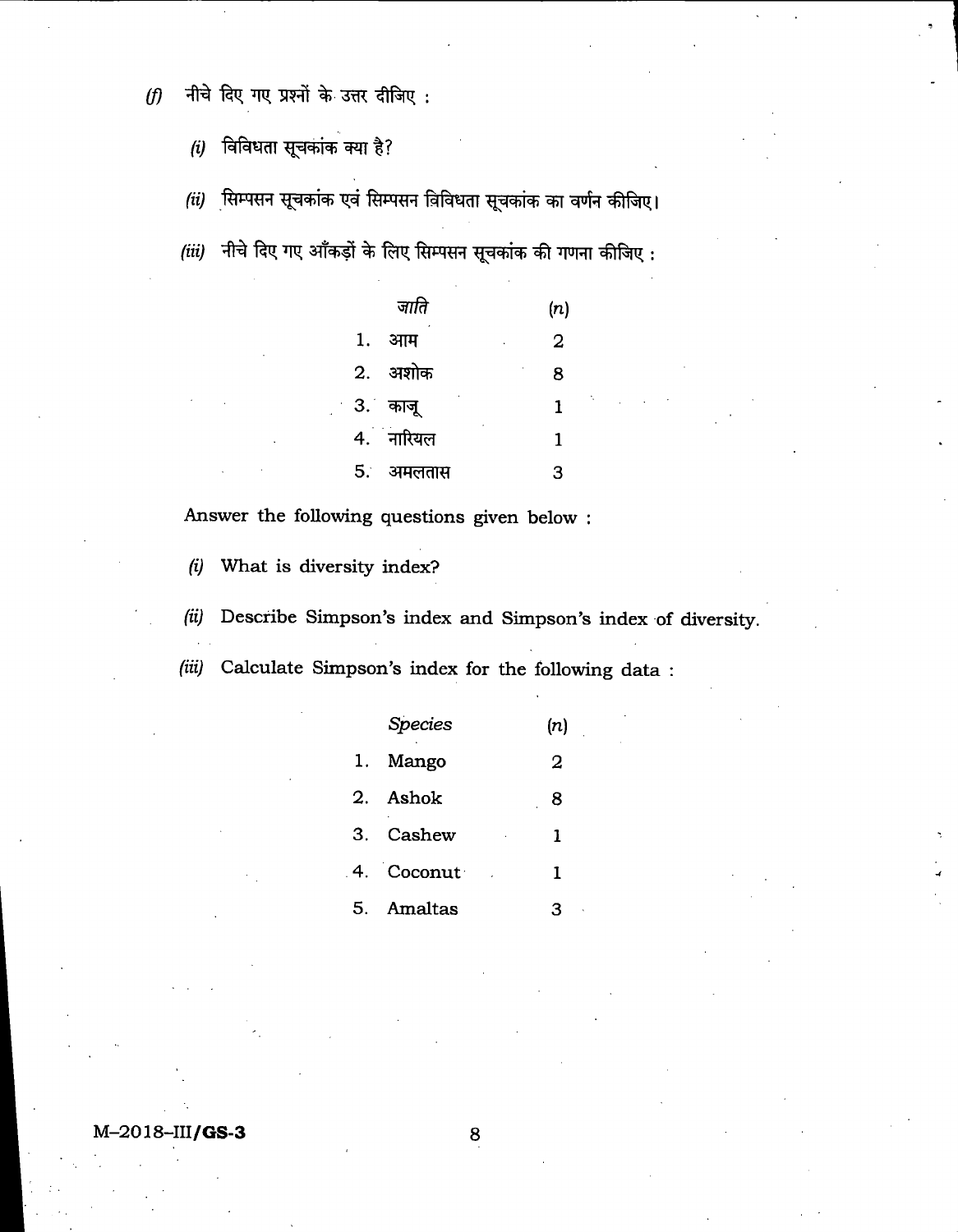- 1. निम्नलिखित में से प्रत्येक का 1 या 2 पंक्तियों में उत्तर दीजिए :  $3 \times 15 = 45$ Answer the following in J or 2 lines each :
	- $(a)$  विमुद्रीकरण का क्या अर्थ है?

What is the meaning of demonetization?

(b) वस्तु एवं सेवा कर (GST) से आप क्या समझते हैं?

What do you understand by Goods and Services Tax (GST)?

 $(c)$  शुद्ध अन्तर्वाह की अवधारणा क्या है?

What is the concept of net inflow?

- $(d)$  हरित लेखांकन से क्या तात्पर्य है? What is meant by Green Accounting?
- (e) कौन-से देश ब्रिक्स के सदस्य हैं?

Which countries are the member of BRIGS?

 $(f)$  प्रधानमन्त्री मुद्रा योजना के क्या उद्देश्य हैं?

What are the objectives of Pradhan Mantri Mudra Yojna?

 $(g)$  खाद्य सुरक्षा की अवधारणा क्या है?

What is the concept of food security?

 $M-2018-III/GS-3$  9 [ P.T.O.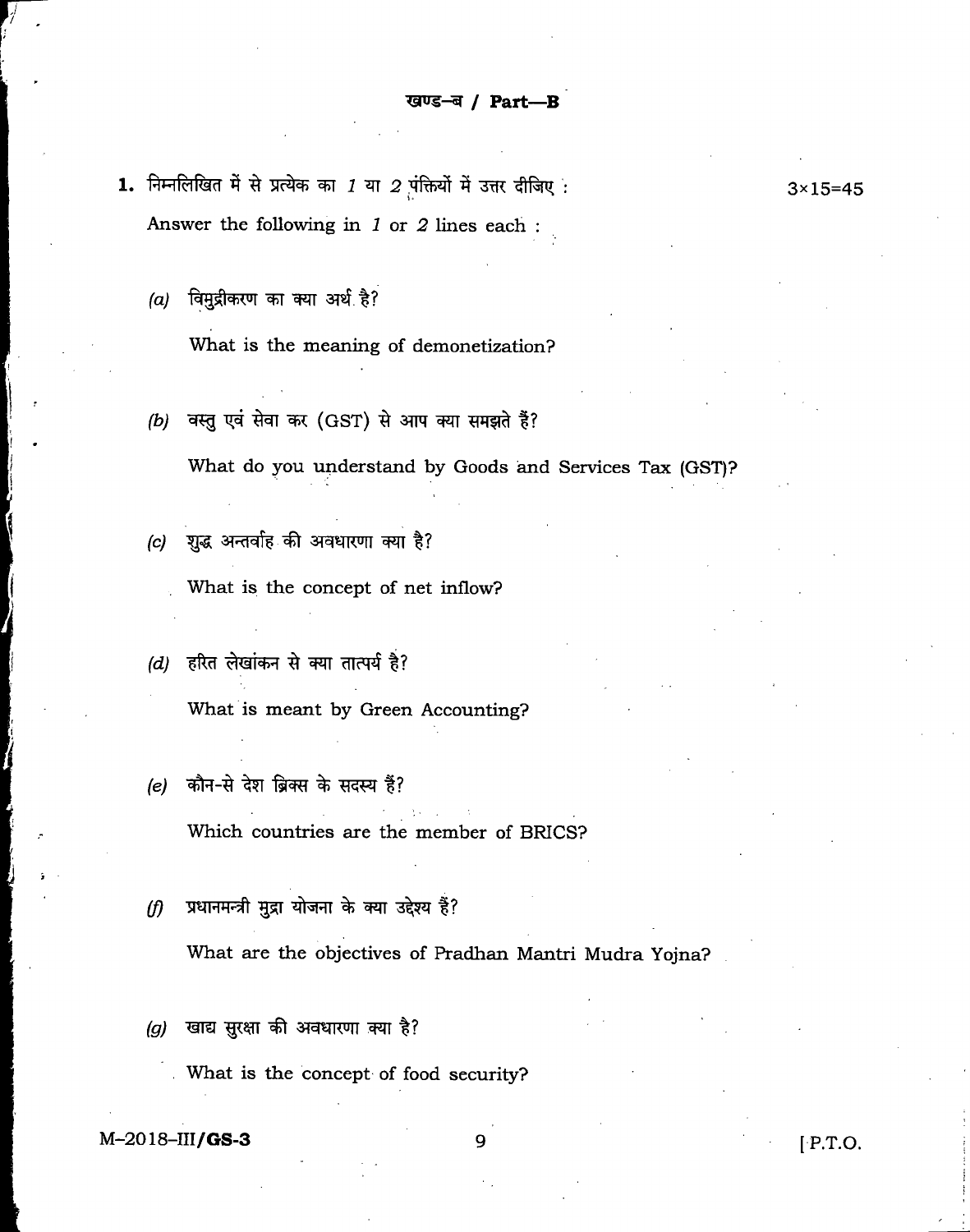$(h)$  विकेन्द्रीकृत योजना से आप क्या समझते हैं?

What do you understand by decentralized planning?

- *(i)* रोजगार की गुणवत्ता क्या है? What is the quality of employment?
- (j) डायरेक्ट बेनिफिट ट्रान्सफर स्कीम का प्रमुख उद्देश्य क्या है? What is the main purpose of Direct Benefit Transfer (DBT) Scheme?

 $\widehat{\gamma}$ 

- (k) वे प्रमुख अवयव क्या हैं जिनपर मानव विकास सूचकांक (HDI) आधारित होता है? What are the chief components on which Human Development Index is based on?
- (1) क्षेत्रीय असंतुलन के तीन कारण बताइए। Give three reasons of regional imbalance.
- (m) हमारे देश में निम्न लिंग अनुपात के क्या कारण हैं? What are the reasons for low sex ratio in our country?
- मध्य प्रदेश में निम्न उद्योगीकरण के कोई दो कारण लिखिए।  $(n)$ Write any two reasons for low industrialization in Madhya Pradesh.
- निकटवर्ती वर्षों में कीमतों में मुद्रास्फीतिक वृद्धि के कोई दो कारण लिखिए।  $(o)$ Write any two causes of inflationary rise in prices in recent years.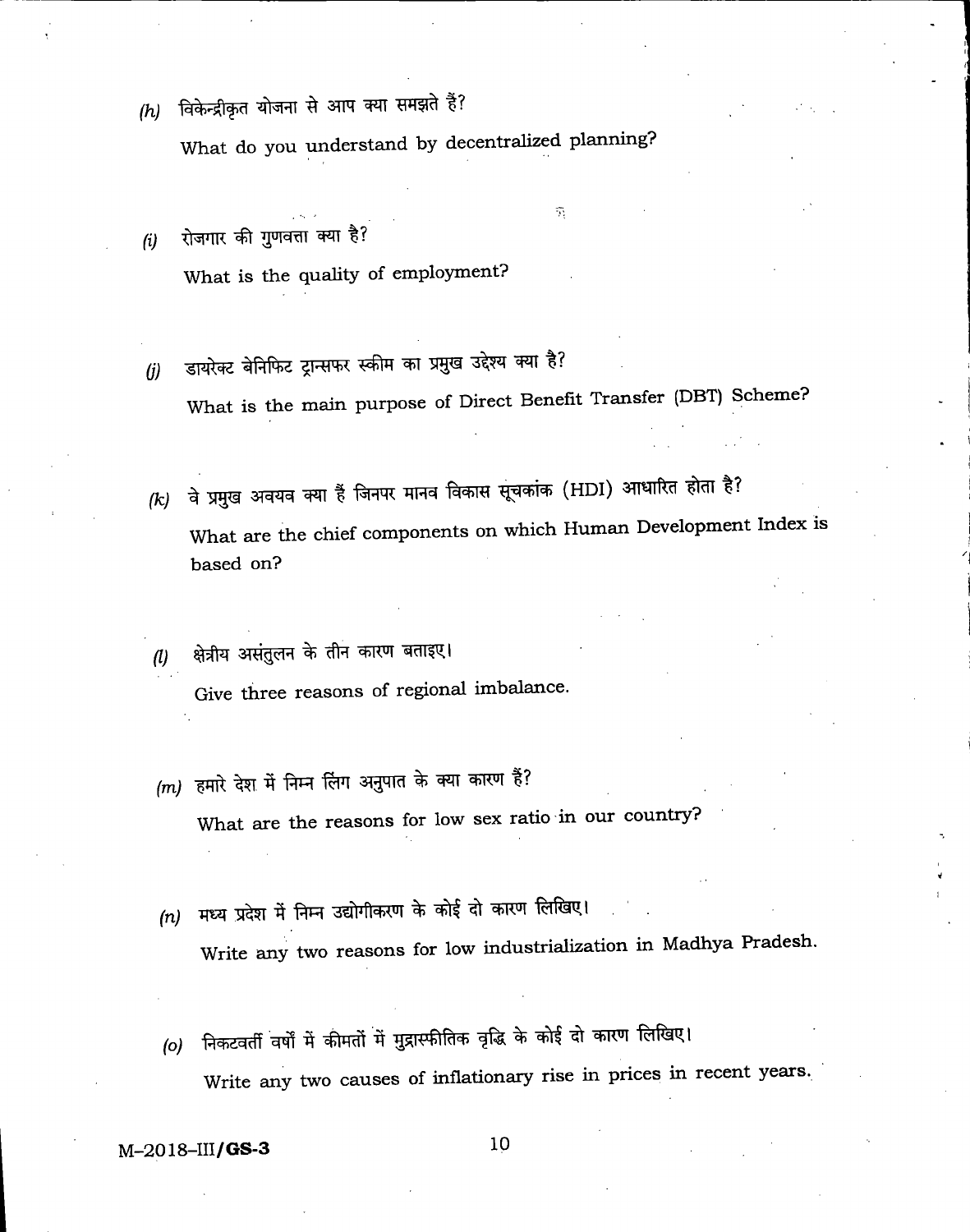- 2. निम्नलिखित प्रश्नों में से प्रत्येक का उत्तर लगभग 100 शब्दों में दीजिए : 6x10=60 Answer the following questions in about 100 words each
	- (a) भारतीय अर्थव्यवस्था को योजनाबद्ध विकासशील अर्थव्यवस्था क्यों समझा जाता है? विश्लेषण<br>कीजिए।

Analyze why Indian economy is considered as planned developing economy.

### अथवा / Or

हरित क्रान्ति व स्वर्ण क्रान्ति में भेद कीज़िए।

Distinguish between Green Revolution and Golden Revolution.

(b) नरसिंहम समिति की सिफारिशों के आधार पर सरकार द्वारा वित्तीय क्षेत्र में सुधार के लिए क्या प्रयास किए गए?

What measures has been undertaken by the government for the reform in its financial sector on recommendations of the Narasimham Committee?

### अथवा $/$  Or

उदारीकरण के परिणामस्वरूप भारतीय कृषि में उभरती प्रवृत्तियाँ कौन-सी हैं?

What are some emerging trends in Indian agriculture as a result of liberalization?

(c) प्रधानमन्त्री ग्राम सड़क योजना के क्या उद्देश्य हैं?

What are the objectives of Pradhan Mantri Gram Sadak Yojna (PMGSY)?

### अथवा $/$  Or

जवाहरलाल नेहरू राष्ट्रीय शहरी नवीकरण मिशन (JNNURM) पर एक संक्षिप्त टिप्पणी लिखिए। Write a short note on Jawaharlal Nehru National Urban Renewal Mission (JNNURM).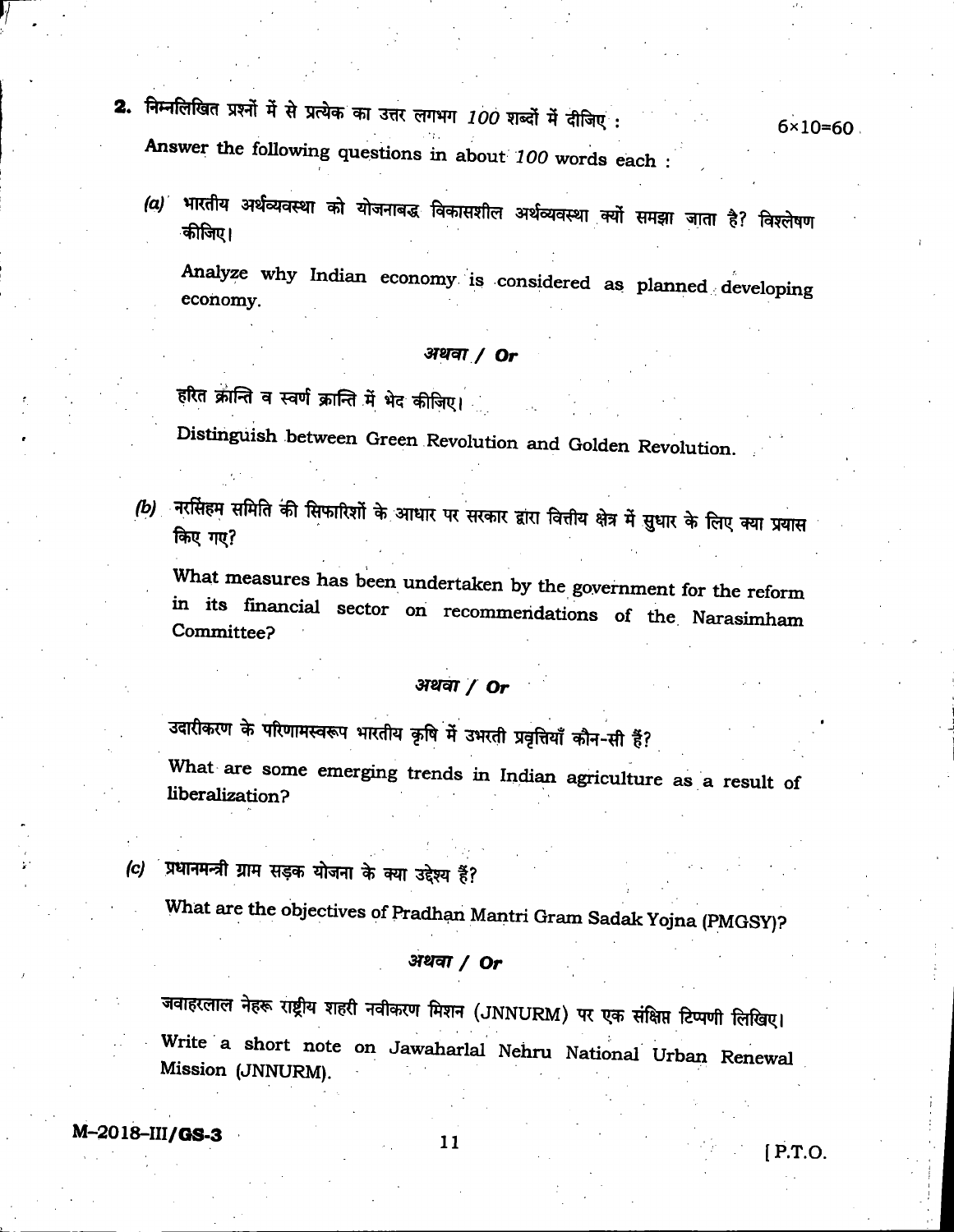(d) कृषि को संस्थागत साख उपलब्ध कराने में क्षेत्रीय ग्रामीण बैंकों की भूमिका लिखिए। Write the role of Regional Rural Banks in providing institutional credit to agriculture.

### अथवा / Or

किसान क्रेडिट कार्ड स्कीम की प्रमुख विशेषता लिखिए। संकल्प के साथ Write the salient feature of Kisan Credit Card Scheme.

भारत में सहकारी आन्दोलन को पुनर्जीवित करने हेतु उपायों को सुझाइए।  $(e)$ Suggest the measures to revitalize Cooperative Movement in India.

# ्यथवा / Or $\frac{1}{2}$  अथवा / Or

 $-6<\omega$ 

しょうこうかい 手頭

 $\gamma_{\rm eff} = 1.1$ 

मध्य प्रदेश में कृषि के महत्त्व पर एक संक्षिप्त टिप्पणी लिखिए।

Write a short note on the importance of agriculture in Madhya Pradesh.  $\label{eq:2} \frac{1}{2} \left( \frac{1}{2} \sum_{i=1}^n \frac{1}{2} \left( \frac{1}{2} \sum_{i=1}^n \frac{1}{2} \sum_{i=1}^n \frac{1}{2} \right) \right)^2 \left( \frac{1}{2} \sum_{i=1}^n \frac{1}{2} \sum_{i=1}^n \frac{1}{2} \sum_{i=1}^n \frac{1}{2} \sum_{i=1}^n \frac{1}{2} \sum_{i=1}^n \frac{1}{2} \sum_{i=1}^n \frac{1}{2} \sum_{i=1}^n \frac{1}{2} \sum_{i=1}^n$ 

सामाजिक न्याय व कल्याण को ध्यान में रखते हुए भारत में आर्थिक सुधार का वर्णन कीजिए।  $\theta$ Discuss the economic reforms in India in the light of social justice and welfare.

### अथवा / Or

पुरा (PURA), विकास की दिशा में एक नवीन गाँधीवादी दृष्टिकोण, का भारत जैसे विकासशील देश  $\mathcal{A}^{\text{max}}_{\text{max}}$  $\label{eq:3.1} \mathcal{L} = \mathcal{L} \mathcal{L} + \mathcal{L} \mathcal{L} \mathcal{L} \mathcal{L} \mathcal{L} \mathcal{L} \mathcal{L} \mathcal{L} \mathcal{L} \mathcal{L} \mathcal{L} \mathcal{L} \mathcal{L} \mathcal{L} \mathcal{L} \mathcal{L} \mathcal{L} \mathcal{L} \mathcal{L} \mathcal{L} \mathcal{L} \mathcal{L} \mathcal{L} \mathcal{L} \mathcal{L} \mathcal{L} \mathcal{L} \mathcal{L} \mathcal{L} \mathcal{L} \mathcal{L} \mathcal{L$ के लिए विश्लेषण कीजिए।

Analyze PURA a new Gandhian approach to development for developing country like India.

(g) शेयर बाजार (स्टॉक मार्केट) के कार्यों को समझाइए। Explain the functions of Stock Market.

### $M-2018-HI/GS-3$

12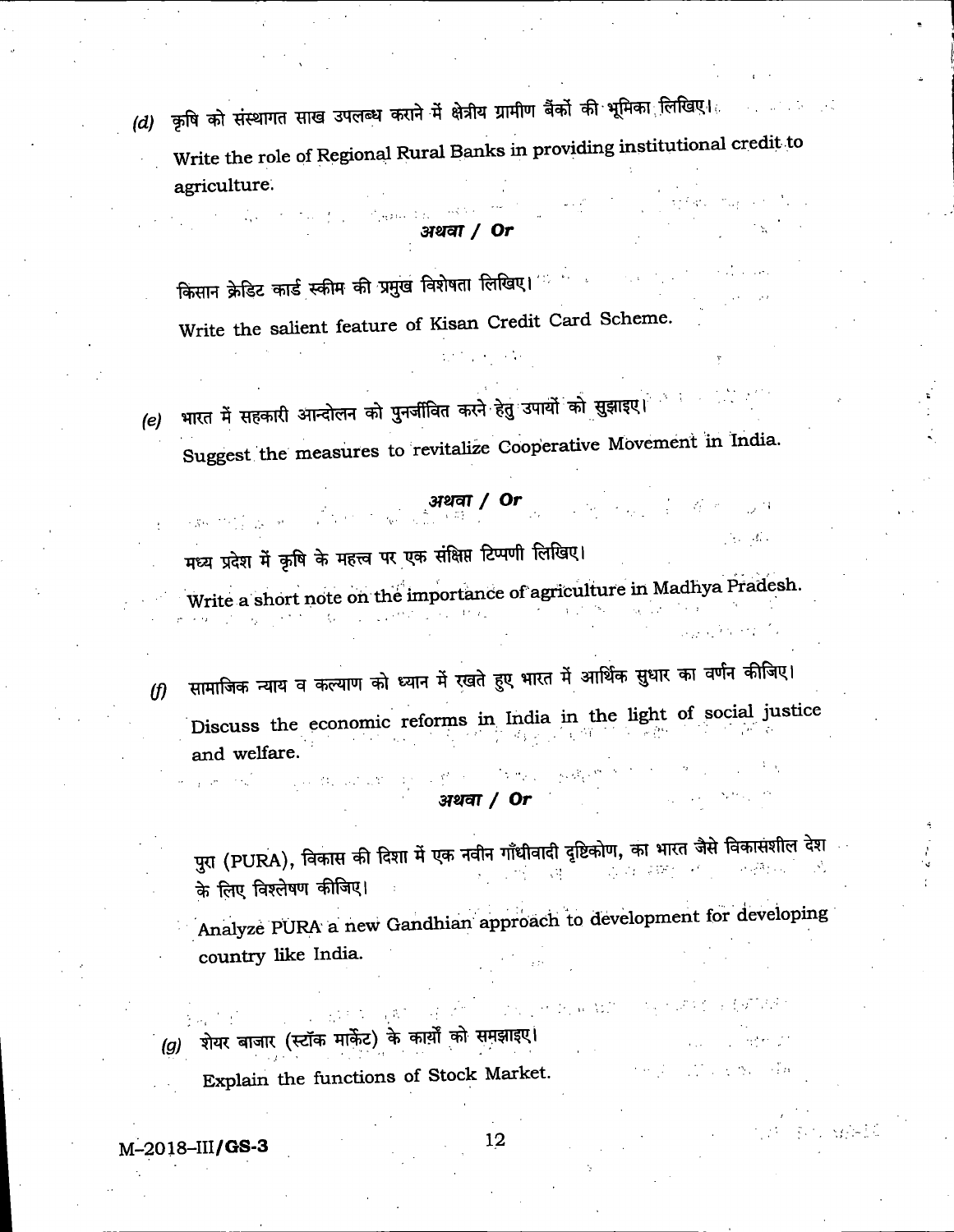सेबी (SEBI) द्वारा भारत में पूँजी बाजार को प्रबल बनाने के लिए किए गए विभिन्न उपायों का विश्लेषण कीजिए। きょうなんしゅうし

Analyze various steps taken by SEBI to strengthen the capital market in India. 计控制 人名英格兰

 $\langle h\rangle$  भारत में आय वितरण में असमानताओं को दूर करने के लिए सरकार द्वारा किए गए उपायों को समझाइए।

Explain the measures taken by government to eliminate inequalities in income distribution in India.

### अथवा / Or

<sup>''</sup>विश्व**्में साक्षरता का स्तर बढ़ने से आर्थिक श**क्ति की असमानता में गिरावट आई है।'' टिप्पणी कीजिए।

"There is downward trend in economic inequality worldwide with a rise in the average education level." Comment.

भारत में कृषि में निम्न उत्पादकता के लिए उत्तरदायी तकनीकी घटकों का उल्लेख कीजिए।  $(i)$ Mention the technological factors responsible for low productivity in agriculture in India.  $\mathbb{Z}(\mathbb{R}^d)$ 

### अथवा / Or

भारत में भूमि सुधारों के क्या उद्देश्य हैं?

aka <sub>tan</sub> sa sa mga What are the objectives of land reforms in India?

- Britan Louis Const (j) भारत में वित्तीय क्षेत्र में RBI ने अपना योगदान एक नियन्त्रक से सहायक के रूप में क्यों बदल दिया?

Why did RBI have to change its role from controller to facilitator of financial sector in India?

### अथवा /  $Or$

राष्ट्रीय ग्रामीण आजीविका मिशन (NRLM) की प्रमुख विशेषताओं का उल्लेख कीजिए। Mention the chief features of National Rural Livelihood Mission (NRLM).

 $M - 2018 - III/GS-3$ 

 $\Delta\mathcal{P}_{\rm eff}$  .

 $\mathcal{L}(\mathbb{R}^d) = \mathcal{L}(\mathbf{P.T.O.})$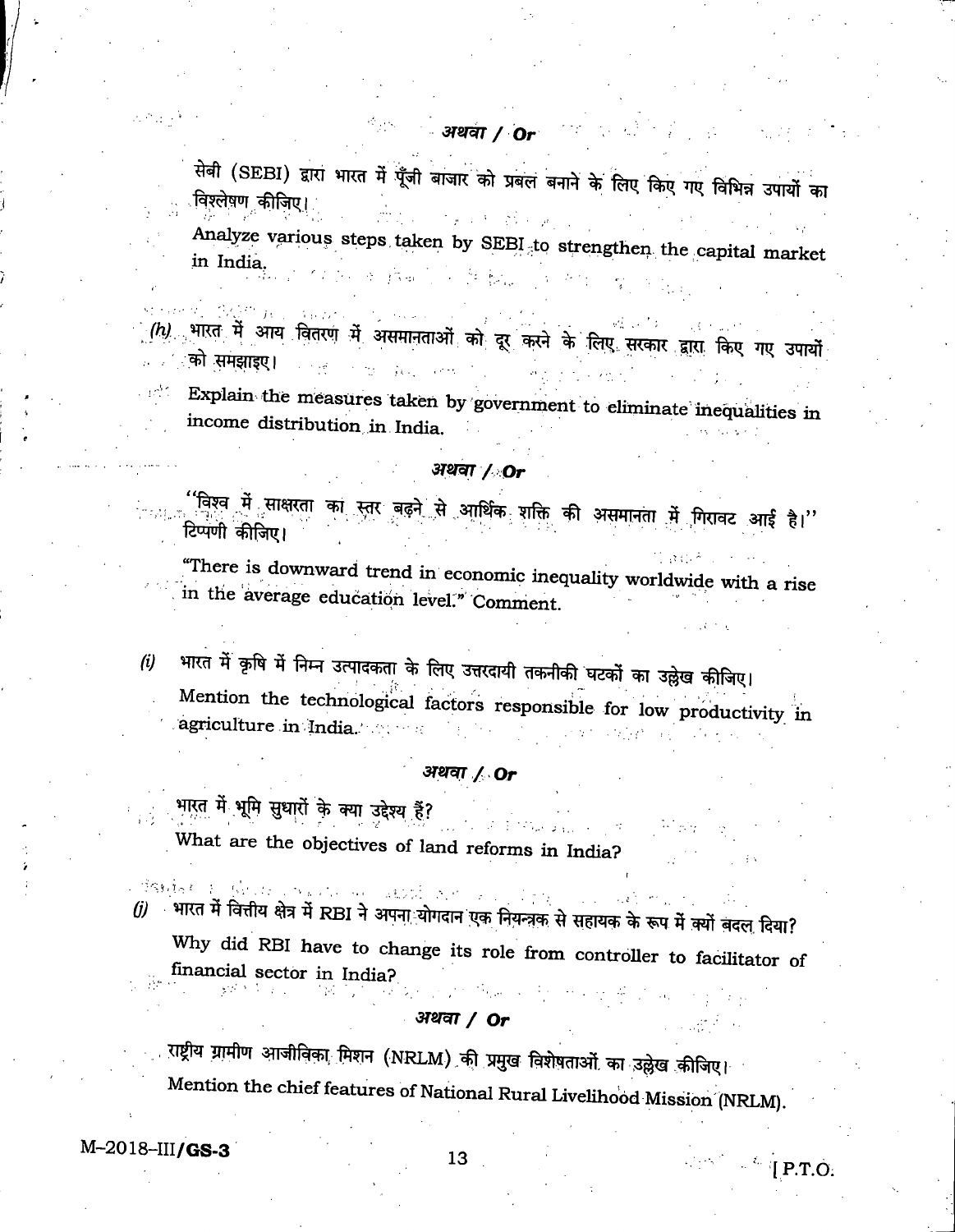3. निम्नलिखित प्रश्नों में से प्रत्येक का उत्तर लगभग 300 शब्दों में दीजिए: 15×3=45

Answer the following questions in about 300 words each :

(a) राष्ट्रीय कौशल विकास निगम (NSDC) के अनुसार व्यावसायिक शिक्षा और प्रशिक्षण केन्द्रों में विकट<br>गुणवत्ता अन्तराल और प्रशिक्षकों की उपलब्धता का अभाव है। इस समस्या को दूर करने हेतु राष्ट्रीय<br>कौशल विकास परिषद् द्वारा किए ग

According to the National Skill Development Corporation (NSDC) there is severe quality gap and lack of availability of trainers in vocational education and training centre. Comment and explain the measures taken by, the National Skill Development Council to overcome this problem.

#### **अथवा / Or**

भारतीय अर्थव्यवस्था द्वारा सामना की जाने वाली विभिन्न समस्याओं एवं चुनौतियों का आलोचनात्मक<br>मूल्यांकन कीजिए।

Critically evaluate various problems and challenges faced by our Indian economy.

(b) मध्य प्रदेश के सहकारी आन्दोलन की आलोचनात्मक समीक्षा कीजिए।

Critically evaluate the Cooperative Movement in Madhya Pradesh.

### अथवा $/$  Or

 $\cdot$ 'सूचना प्रौद्योगिकी का सतत<sup>्</sup>विकास व खाद्य सुरक्षा प्राप्त करने में महत्त्वपूर्ण योगदान है।'' टिप्पणी कीजिए।

"Information Technology plays a significant role in achieving sustainable development and food security." Comment.

भारत में बेरोजगारी की समस्या को दूर करने हेतु पंचवर्षीय योजनाओं के दौरान किए गए प्रयासों का  $(c)$ वर्णन कीजिए।

state the measures taken during Five-Year Plans to solve unemployment problem in India.

M-2018-111/GS-3